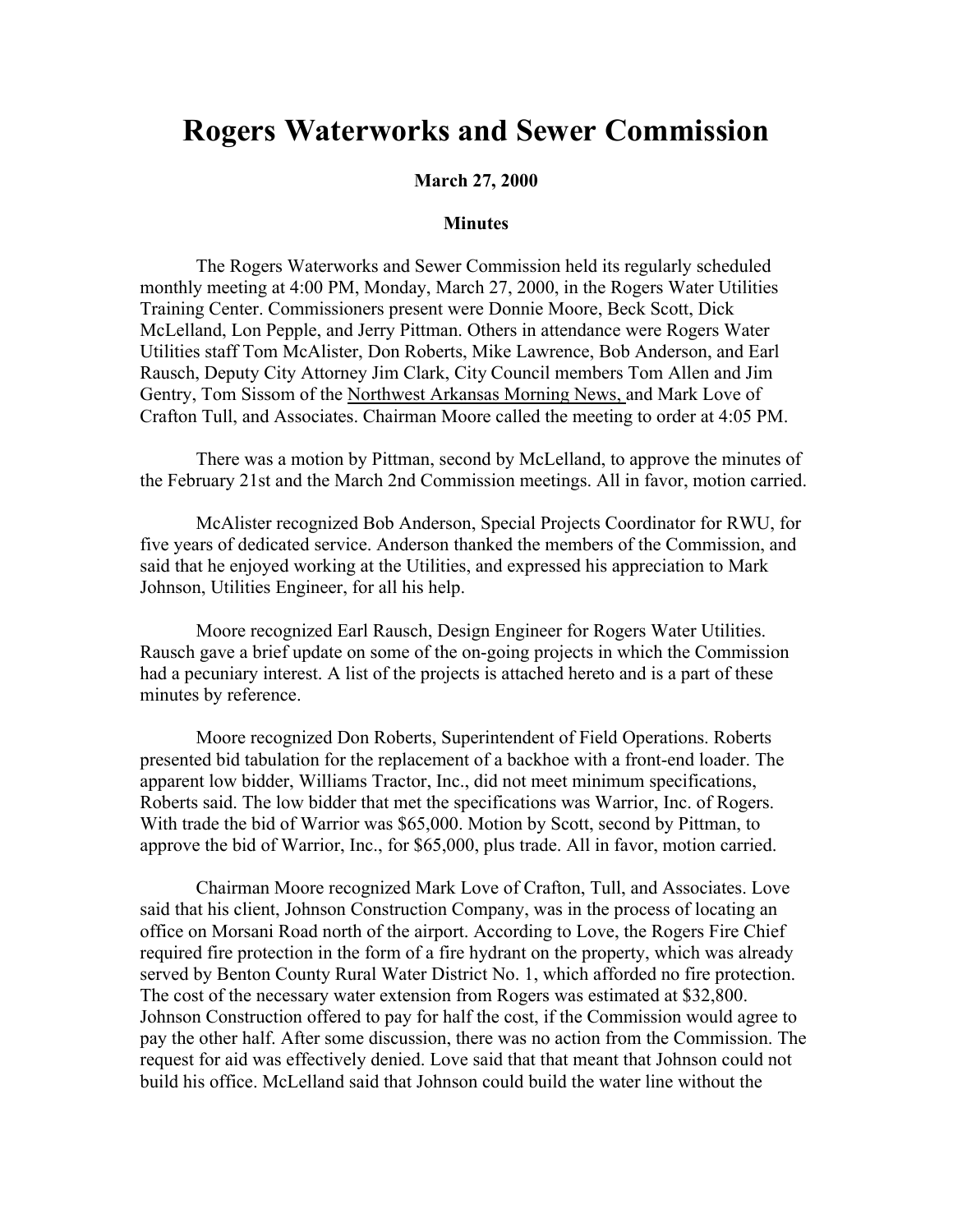Commission's help. He said that the Commission had too many projects to fund without spending money on a project with no foreseeable revenue.

Moore recognized Tom Gould of Economic and Engineering Services, Inc. Gould said that he had been asked to look at the adequacy of the water and sewer rates for the Rogers Water Utilities. Gould presented the Commission with a copy of the executive summary of the results of the study (A copy of which is attached hereto and by reference a part of these minutes). Gould outlined his methodology to account for "cash basis" money flow for utilities. He said that he used the RWU FY 2000 budget as a basis, and projected costs and revenues through the year 2010. Based on the schedule of capital requirements provided by Utility staff, Gould projected the cash reserves in both the water and sewer departments would be spent down to more "reasonable levels".

Gould said that, based on the capital needs of the water and sewer departments, that the reserves of those entities would be spent over the next ten years. Without the existing reserves, the Utilities would face negative cash flows, and a rate increase would be needed immediately. He showed spreadsheet analyses for the water and sewer departments that projected negative cash flows by 2004. He recommended that water and sewer rates be increased by 7 to 10 percent by the end of the 2010. Smaller, incremental raises in the rates prior to 2010 would be a desirable alternative, Gould said. He also said that the existing connection fees (\$150 for water, \$150 for sewer) were "too low".

Finally, Gould addressed the need for a minimum reserve level for both departments. He likened minimum reserves like the need to maintain at least twenty dollars in his wallet. When he dipped below that level, he said, he started looking for a cash machine. He said that utilities should keep on hand at least 45 days  $\overline{O} \& M$  expenses and one year's average capital expenditures.

There were many questions and comments from the commissioners and aldermen Gentry and Allen. How do our rates compare to rates around the country? Gould said they were about average. What were typical connection fees for cities the size of Rogers? Four to five thousand, Gould said. What would be the impact on needed rate increases if the connection fees were increased? The rate increases could be smaller, he said. The Commission thanked Mr. Gould for his timely and interesting report.

McLelland asked when were the last rate increases? McAlister said the last rate hike for the water department was January 1, 1990. The last sewer rate increase was July1, 1995. Pittman said that maybe we should "get a jump" on the needed future rate hikes by implementing something a little less sooner rather than later. There were several questions regarding the status of the planned water storage tank. McAlister said that he was still waiting on the results of a study being conducted by McGoodwin, Williams, and Yates.

The February 2000 financial statements were discussed. No objections were taken.